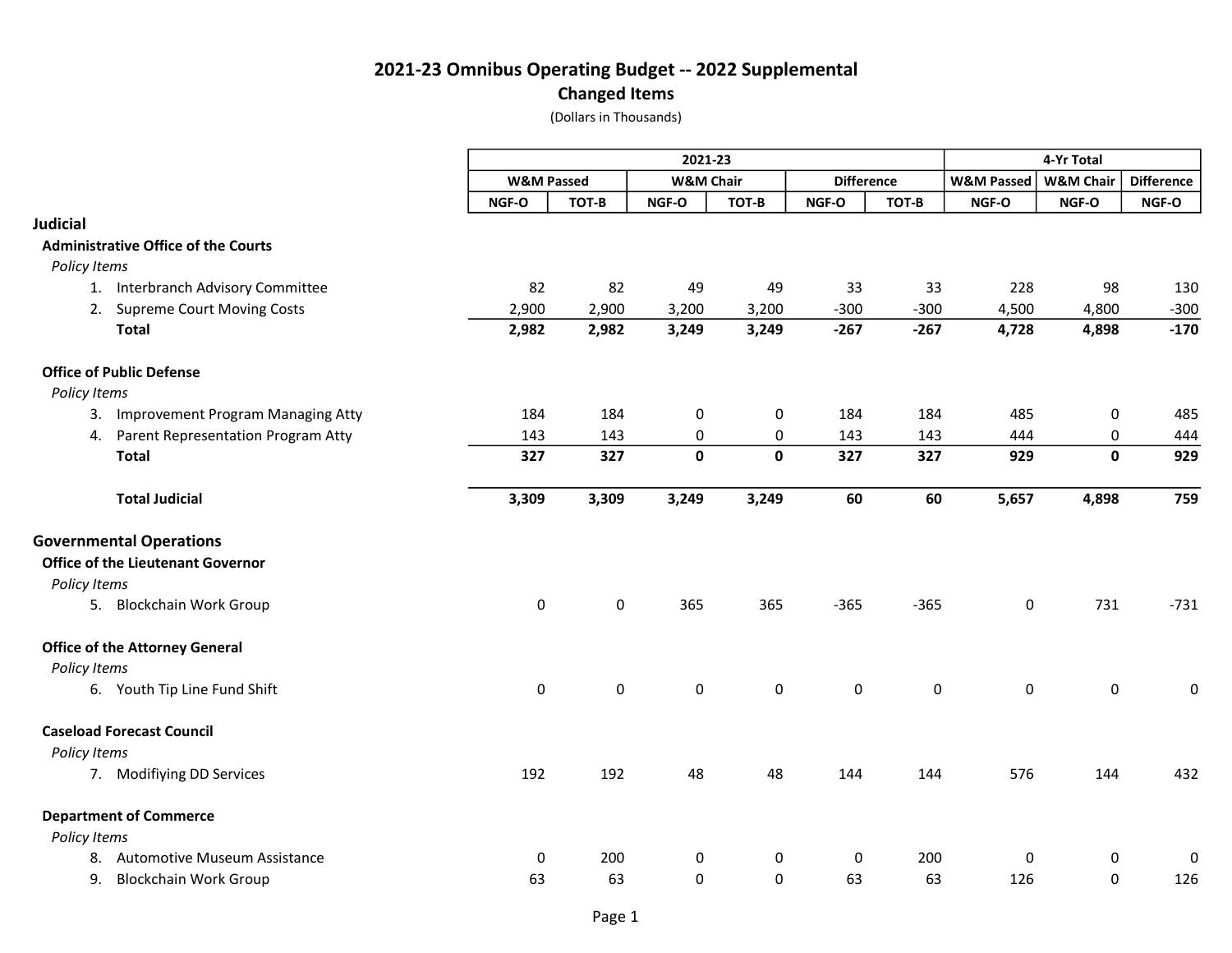#### Changed Items

|                      |                                             |                       | 2021-23  |                      |             |                   |          |                       | 4-Yr Total           |                   |  |  |
|----------------------|---------------------------------------------|-----------------------|----------|----------------------|-------------|-------------------|----------|-----------------------|----------------------|-------------------|--|--|
|                      |                                             | <b>W&amp;M Passed</b> |          | <b>W&amp;M Chair</b> |             | <b>Difference</b> |          | <b>W&amp;M Passed</b> | <b>W&amp;M Chair</b> | <b>Difference</b> |  |  |
|                      |                                             | NGF-O                 | TOT-B    | NGF-O                | TOT-B       | NGF-O             | TOT-B    | NGF-O                 | NGF-O                | NGF-O             |  |  |
| 10.                  | <b>Building Performance Standards</b>       | 0                     | 0        | 1,680                | 1,680       | $-1,680$          | $-1,680$ | 0                     | 4,757                | $-4,757$          |  |  |
| 11.                  | DDC Diversity, Equity and Inclusion         | 500                   | 500      | $\pmb{0}$            | 0           | 500               | 500      | 500                   | 0                    | 500               |  |  |
| 12.                  | <b>Expand Ombuds Program</b>                | 400                   | 400      | 0                    | 0           | 400               | 400      | 1,200                 | 0                    | 1,200             |  |  |
| 13.                  | Housing Vouchers/Human Trafficking          | 3,000                 | 3,000    | 0                    | 0           | 3,000             | 3,000    | 3,000                 | 0                    | 3,000             |  |  |
| 14.                  | Landlord Mitigation                         | 15,729                | 27,000   | 0                    | 11,271      | 15,729            | 15,729   | 15,729                | 0                    | 15,729            |  |  |
| 15.                  | Maker and Innovation Lab                    | 0                     | 0        | 0                    | 0           | 0                 | 0        | 0                     | 0                    | 0                 |  |  |
|                      | <b>Total</b>                                | 19,692                | 31,163   | 1,680                | 12,951      | 18,012            | 18,212   | 20,555                | 4,757                | 15,798            |  |  |
|                      | <b>Department of Revenue</b>                |                       |          |                      |             |                   |          |                       |                      |                   |  |  |
| Policy Items         |                                             |                       |          |                      |             |                   |          |                       |                      |                   |  |  |
|                      | 16. Small Business Tax Relief               | 250                   | 250      | $\mathbf 0$          | $\mathbf 0$ | 250               | 250      | 250                   | 0                    | 250               |  |  |
|                      | <b>Office of Insurance Commissioner</b>     |                       |          |                      |             |                   |          |                       |                      |                   |  |  |
| Policy Items         |                                             |                       |          |                      |             |                   |          |                       |                      |                   |  |  |
|                      | 17. Utility Insurance Study                 | $\pmb{0}$             | 50       | $\pmb{0}$            | $\pmb{0}$   | 0                 | 50       | 0                     | 0                    | 0                 |  |  |
|                      | <b>Liquor and Cannabis Board</b>            |                       |          |                      |             |                   |          |                       |                      |                   |  |  |
| Policy Items         |                                             |                       |          |                      |             |                   |          |                       |                      |                   |  |  |
|                      | 18. Cannabis Licensing Study                | 150                   | 150      | 0                    | 0           | 150               | 150      | 150                   | $\pmb{0}$            | 150               |  |  |
|                      | <b>Utilities and Transportation Comm</b>    |                       |          |                      |             |                   |          |                       |                      |                   |  |  |
| Policy Items         |                                             |                       |          |                      |             |                   |          |                       |                      |                   |  |  |
|                      | 19. Utility Insurance Study                 | 50                    | 50       | 0                    | 0           | 50                | 50       | 50                    | 0                    | 50                |  |  |
|                      | <b>Total Governmental Operations</b>        | 20,334                | 31,855   | 2,093                | 13,364      | 18,241            | 18,491   | 21,581                | 5,632                | 15,949            |  |  |
|                      | <b>Dept of Social &amp; Health Services</b> |                       |          |                      |             |                   |          |                       |                      |                   |  |  |
| <b>Mental Health</b> |                                             |                       |          |                      |             |                   |          |                       |                      |                   |  |  |
| Policy Items         |                                             |                       |          |                      |             |                   |          |                       |                      |                   |  |  |
|                      | 20. Eastern State Hospital Underspend       | $-4,600$              | $-4,600$ | $-8,000$             | $-8,000$    | 3,400             | 3,400    | $-4,600$              | $-8,000$             | 3,400             |  |  |
|                      | <b>Developmental Disabilities</b>           |                       |          |                      |             |                   |          |                       |                      |                   |  |  |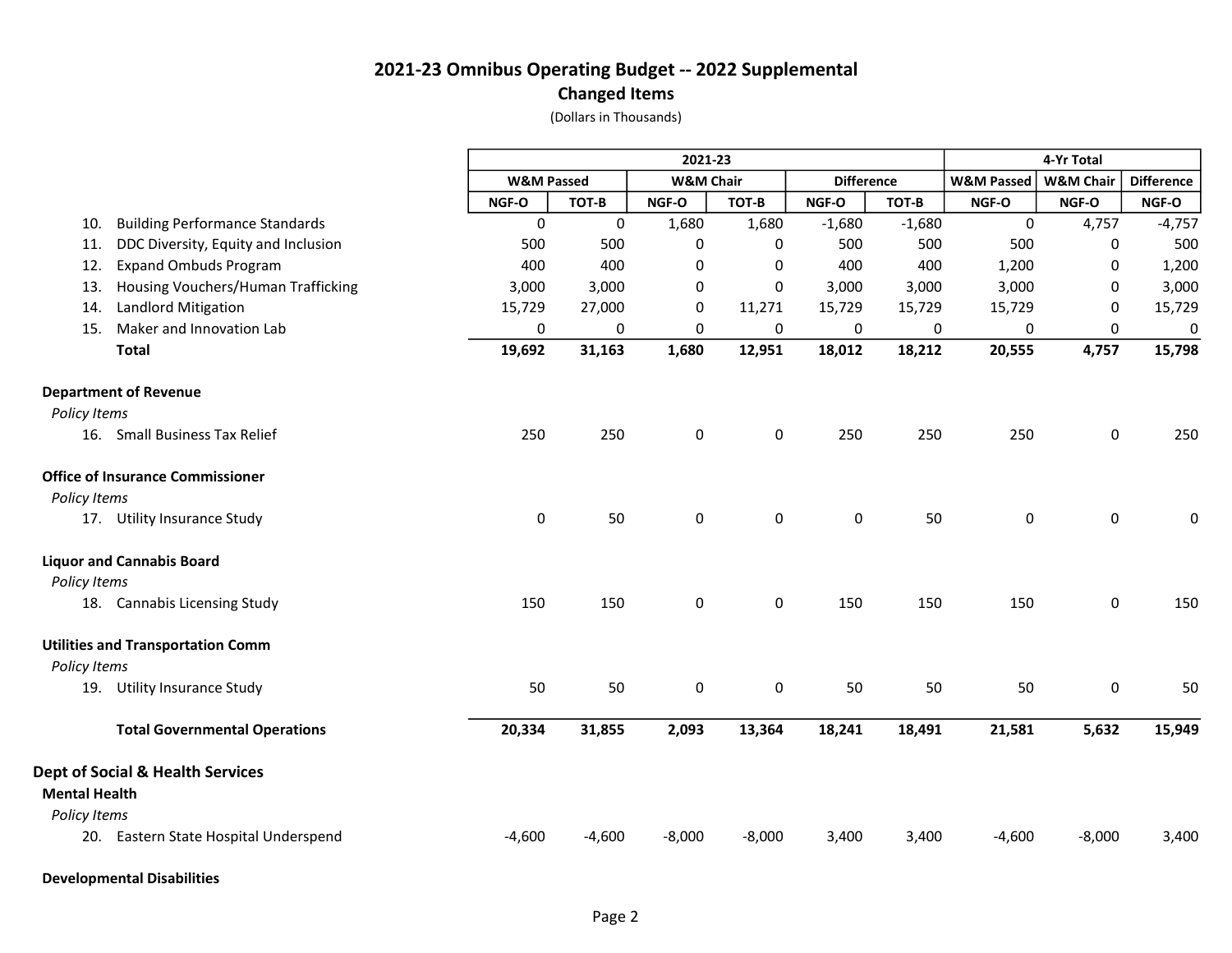#### Changed Items

(Dollars in Thousands)

|                       |                                                   |                       | 2021-23  |                      |             |                   |        |                       | 4-Yr Total           |                   |  |  |
|-----------------------|---------------------------------------------------|-----------------------|----------|----------------------|-------------|-------------------|--------|-----------------------|----------------------|-------------------|--|--|
|                       |                                                   | <b>W&amp;M Passed</b> |          | <b>W&amp;M Chair</b> |             | <b>Difference</b> |        | <b>W&amp;M Passed</b> | <b>W&amp;M Chair</b> | <b>Difference</b> |  |  |
|                       |                                                   | NGF-O                 | TOT-B    | NGF-O                | TOT-B       | NGF-O             | TOT-B  | NGF-O                 | NGF-O                | NGF-O             |  |  |
| Policy Items          |                                                   |                       |          |                      |             |                   |        |                       |                      |                   |  |  |
|                       | 21. DDC Diversity, Equity and Inclusion           | $\pmb{0}$             | 0        | 500                  | 500         | $-500$            | $-500$ | $\pmb{0}$             | 500                  | $-500$            |  |  |
| <b>Long-Term Care</b> |                                                   |                       |          |                      |             |                   |        |                       |                      |                   |  |  |
| Policy Items          |                                                   |                       |          |                      |             |                   |        |                       |                      |                   |  |  |
|                       | 22. Adult Day Rate                                | 273                   | 620      | $\pmb{0}$            | 0           | 273               | 620    | 846                   | 0                    | 846               |  |  |
| 23.                   | Long Term Care Feasibility Study                  | 350                   | 350      | 0                    | 0           | 350               | 350    | 350                   | 0                    | 350               |  |  |
|                       | <b>Total</b>                                      | 623                   | 970      | $\mathbf 0$          | $\mathbf 0$ | 623               | 970    | 1,196                 | $\mathbf 0$          | 1,196             |  |  |
|                       | <b>Total Dept of Social &amp; Health Services</b> | $-3,977$              | $-3,630$ | $-7,500$             | $-7,500$    | 3,523             | 3,870  | $-3,404$              | $-7,500$             | 4,096             |  |  |
|                       | <b>Other Human Services</b>                       |                       |          |                      |             |                   |        |                       |                      |                   |  |  |
|                       | <b>HCA-Community Behavioral Health</b>            |                       |          |                      |             |                   |        |                       |                      |                   |  |  |
| Policy Items          |                                                   |                       |          |                      |             |                   |        |                       |                      |                   |  |  |
|                       | 24. Children's Long-Term Inpatient Prog           | 5,292                 | 10,584   | 2,646                | 5,292       | 2,646             | 5,292  | 16,334                | 8,167                | 8,167             |  |  |
| <b>HCA-Other</b>      |                                                   |                       |          |                      |             |                   |        |                       |                      |                   |  |  |
| Policy Items          |                                                   |                       |          |                      |             |                   |        |                       |                      |                   |  |  |
|                       | 25. Children's Dental Services                    | 18,191                | 37,157   | 14,450               | 29,532      | 3,741             | 7,625  | 56,149                | 44,602               | 11,547            |  |  |
|                       | <b>Criminal Justice Training Comm</b>             |                       |          |                      |             |                   |        |                       |                      |                   |  |  |
| Policy Items          |                                                   |                       |          |                      |             |                   |        |                       |                      |                   |  |  |
|                       | 26. Training Reqs for Local Law Enf.              | 5,825                 | 5,825    | $\mathbf 0$          | $\mathbf 0$ | 5,825             | 5,825  | 5,825                 | 0                    | 5,825             |  |  |
|                       | <b>Department of Labor and Industries</b>         |                       |          |                      |             |                   |        |                       |                      |                   |  |  |
| Policy Items          |                                                   |                       |          |                      |             |                   |        |                       |                      |                   |  |  |
|                       | 27. Attorney Fees                                 | $\pmb{0}$             | 0        | 0                    | $-582$      | 0                 | 582    | 0                     | 0                    | 0                 |  |  |
| 28.                   | CNA Apprenticeship Program                        | 1,000                 | 1,000    | 0                    | 0           | 1,000             | 1,000  | 1,000                 | 0                    | 1,000             |  |  |
|                       | 29. Teacher Apprenticeship training               | 500                   | 500      | 0                    | 0           | 500               | 500    | 500                   | 0                    | 500               |  |  |
|                       | <b>Total</b>                                      | 1,500                 | 1,500    | $\mathbf 0$          | $-582$      | 1,500             | 2,082  | 1,500                 | $\mathbf{0}$         | 1,500             |  |  |

Department of Health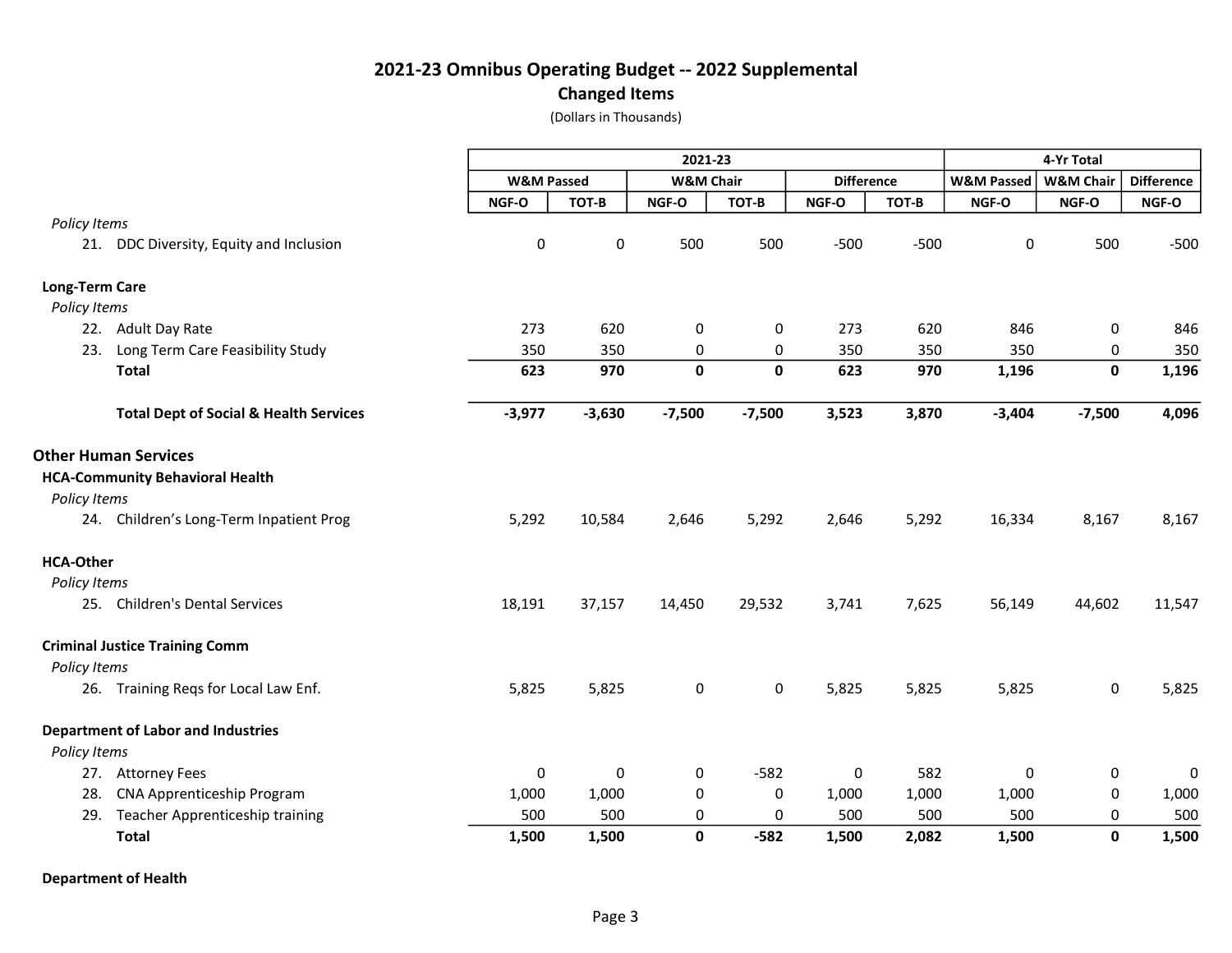#### Changed Items

(Dollars in Thousands)

|                             |                                        |                       | 2021-23     |                      |             |                   |        |                       | 4-Yr Total           |                   |  |  |
|-----------------------------|----------------------------------------|-----------------------|-------------|----------------------|-------------|-------------------|--------|-----------------------|----------------------|-------------------|--|--|
|                             |                                        | <b>W&amp;M Passed</b> |             | <b>W&amp;M Chair</b> |             | <b>Difference</b> |        | <b>W&amp;M Passed</b> | <b>W&amp;M Chair</b> | <b>Difference</b> |  |  |
|                             |                                        | NGF-O                 | TOT-B       | NGF-O                | TOT-B       | NGF-O             | TOT-B  | NGF-O                 | NGF-O                | NGF-O             |  |  |
| Policy Items                |                                        |                       |             |                      |             |                   |        |                       |                      |                   |  |  |
|                             | 30. Drug Awareness Campaign            | 2,000                 | 2,000       | 0                    | 0           | 2,000             | 2,000  | 6,000                 | 0                    | 6,000             |  |  |
| 31.                         | Home Care Survey                       | 17                    | 17          | 0                    | 0           | 17                | 17     | 17                    | 0                    | 17                |  |  |
|                             | <b>Total</b>                           | 2,017                 | 2,017       | $\mathbf 0$          | $\mathbf 0$ | 2,017             | 2,017  | 6,017                 | $\mathbf 0$          | 6,017             |  |  |
| <b>CYF - Early Learning</b> |                                        |                       |             |                      |             |                   |        |                       |                      |                   |  |  |
| Policy Items                |                                        |                       |             |                      |             |                   |        |                       |                      |                   |  |  |
|                             | 32. FFN Provider Supports              | 640                   | 640         | $\pmb{0}$            | $\pmb{0}$   | 640               | 640    | 2,000                 | $\pmb{0}$            | 2,000             |  |  |
| 33.                         | Perinatal Support Warm Line            | $\mathbf 0$           | 0           | 500                  | 500         | $-500$            | $-500$ | 0                     | 1,500                | $-1,500$          |  |  |
|                             | <b>Total</b>                           | 640                   | 640         | 500                  | 500         | 140               | 140    | 2,000                 | 1,500                | 500               |  |  |
|                             | <b>Department of Corrections</b>       |                       |             |                      |             |                   |        |                       |                      |                   |  |  |
| Policy Items                |                                        |                       |             |                      |             |                   |        |                       |                      |                   |  |  |
|                             | 34. Long Term Care Feasibility Study   | 150                   | 150         | $\mathbf 0$          | $\mathbf 0$ | 150               | 150    | 150                   | 0                    | 150               |  |  |
|                             | <b>Total Other Human Services</b>      | 33,615                | 57,873      | 17,596               | 34,742      | 16,019            | 23,131 | 87,975                | 54,269               | 33,706            |  |  |
| <b>Natural Resources</b>    |                                        |                       |             |                      |             |                   |        |                       |                      |                   |  |  |
|                             | <b>Department of Ecology</b>           |                       |             |                      |             |                   |        |                       |                      |                   |  |  |
| Policy Items                |                                        |                       |             |                      |             |                   |        |                       |                      |                   |  |  |
|                             | 35. Fund Shift Lcl Stormwater Capacity | 0                     | 0           | 0                    | 0           | 0                 | 0      | 0                     | 0                    | 0                 |  |  |
| 36.                         | Vancouver Lake Clean Up Plan           | 0                     | $\mathsf 0$ | $\pmb{0}$            | $\mathbf 0$ | 0                 | 0      | 0                     | 0                    | $\mathbf{0}$      |  |  |
| 37.                         | Water Code Advisory Group              | 0                     | 0           | 709                  | 709         | $-709$            | $-709$ | 0                     | 1,418                | $-1,418$          |  |  |
|                             | <b>Total</b>                           | $\mathbf 0$           | $\mathbf 0$ | 709                  | 709         | $-709$            | $-709$ | 0                     | 1,418                | $-1,418$          |  |  |
|                             | Dept of Fish and Wildlife              |                       |             |                      |             |                   |        |                       |                      |                   |  |  |
| Policy Items                |                                        |                       |             |                      |             |                   |        |                       |                      |                   |  |  |
|                             | 38. Bird Prey On Salmon Study          | 850                   | 850         | 0                    | 0           | 850               | 850    | 850                   | 0                    | 850               |  |  |
|                             | 39. Ten Year Salmon Impacts Study      | 50                    | 50          | 0                    | 0           | 50                | 50     | 50                    | 0                    | 50                |  |  |
|                             | <b>Total</b>                           | 900                   | 900         | $\mathbf{0}$         | $\mathbf 0$ | 900               | 900    | 900                   | $\mathbf{0}$         | 900               |  |  |

Department of Natural Resources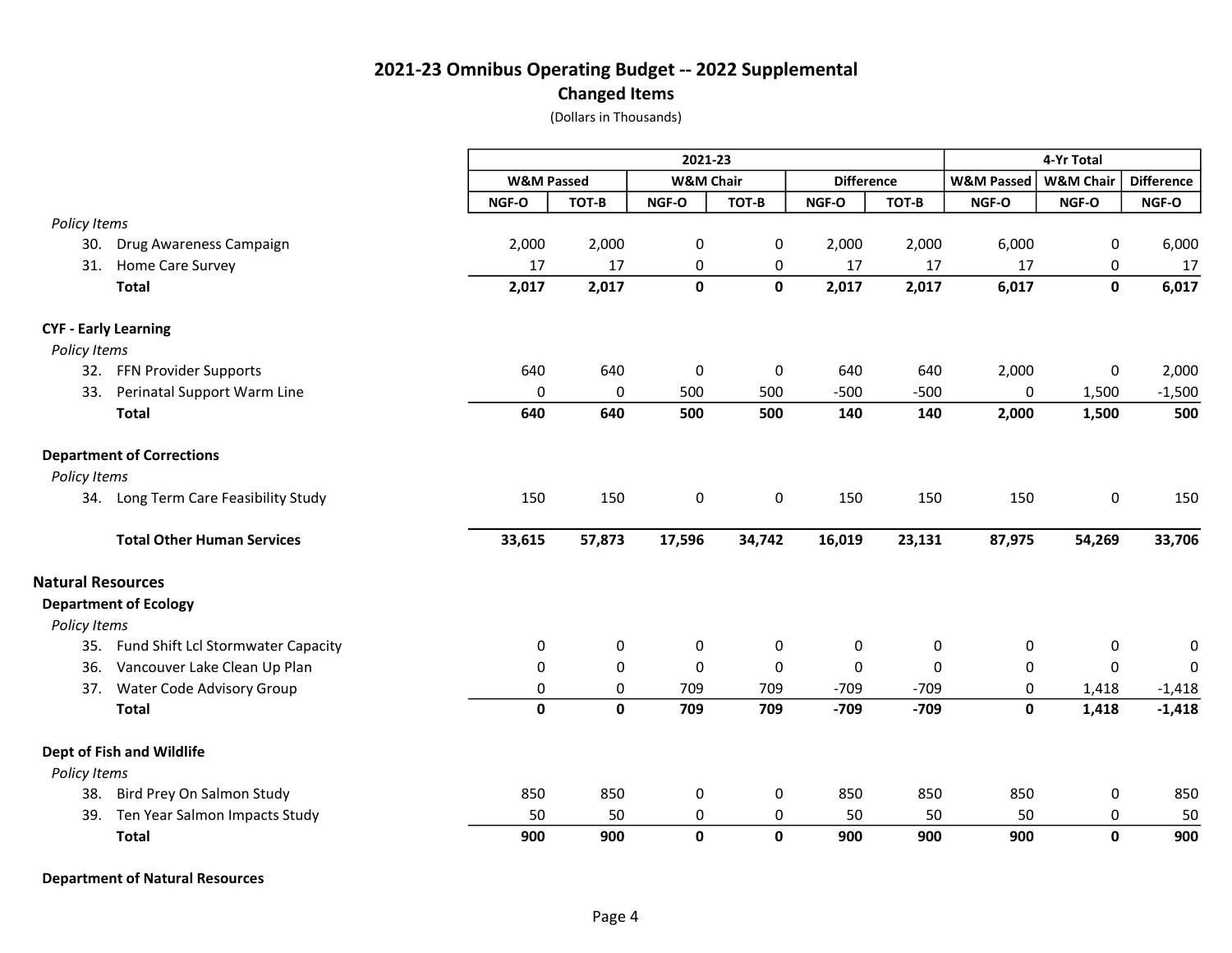Changed Items

|                                      | 2021-23               |        |                      |             |                   |        | 4-Yr Total            |                      |                   |  |
|--------------------------------------|-----------------------|--------|----------------------|-------------|-------------------|--------|-----------------------|----------------------|-------------------|--|
|                                      | <b>W&amp;M Passed</b> |        | <b>W&amp;M Chair</b> |             | <b>Difference</b> |        | <b>W&amp;M Passed</b> | <b>W&amp;M Chair</b> | <b>Difference</b> |  |
|                                      | NGF-O                 | TOT-B  | NGF-O                | TOT-B       | NGF-O             | TOT-B  | NGF-O                 | NGF-O                | NGF-O             |  |
| Policy Items                         |                       |        |                      |             |                   |        |                       |                      |                   |  |
| 40. Puget Sound Corp                 | 2,000                 | 2,000  | $\pmb{0}$            | $\pmb{0}$   | 2,000             | 2,000  | 2,000                 | 0                    | 2,000             |  |
| <b>Total Natural Resources</b>       | 2,900                 | 2,900  | 709                  | 709         | 2,191             | 2,191  | 2,900                 | 1,418                | 1,482             |  |
| <b>Public Schools</b>                |                       |        |                      |             |                   |        |                       |                      |                   |  |
| <b>OSPI &amp; Statewide Programs</b> |                       |        |                      |             |                   |        |                       |                      |                   |  |
| Policy Items                         |                       |        |                      |             |                   |        |                       |                      |                   |  |
| 41. Special Education Report         | 50                    | 50     | $\pmb{0}$            | 0           | 50                | 50     | 150                   | $\mathbf 0$          | 150               |  |
| <b>General Apportionment</b>         |                       |        |                      |             |                   |        |                       |                      |                   |  |
| Policy Items                         |                       |        |                      |             |                   |        |                       |                      |                   |  |
| 42. K-12 Inflation                   | 22,454                | 22,454 | $\pmb{0}$            | 0           | 22,454            | 22,454 | 82,000                | 0                    | 82,000            |  |
| <b>Special Education</b>             |                       |        |                      |             |                   |        |                       |                      |                   |  |
| Policy Items                         |                       |        |                      |             |                   |        |                       |                      |                   |  |
| 43. K-12 Inflation                   | 3,068                 | 3,068  | $\pmb{0}$            | 0           | 3,068             | 3,068  | 11,349                | 0                    | 11,349            |  |
| <b>Levy Equalization</b>             |                       |        |                      |             |                   |        |                       |                      |                   |  |
| Policy Items                         |                       |        |                      |             |                   |        |                       |                      |                   |  |
| 44. Charter School Enrichment Grants | 6,549                 | 6,549  | $\pmb{0}$            | $\mathsf 0$ | 6,549             | 6,549  | 6,549                 | 0                    | 6,549             |  |
| <b>Institutional Education</b>       |                       |        |                      |             |                   |        |                       |                      |                   |  |
| Policy Items                         |                       |        |                      |             |                   |        |                       |                      |                   |  |
| 45. K-12 Inflation                   | 4                     | 4      | $\pmb{0}$            | 0           | 4                 | 4      | 15                    | $\pmb{0}$            | 15                |  |
| K-12 Salary Inflation<br>46.         | 18                    | 18     | $\pmb{0}$            | $\pmb{0}$   | 18                | 18     | 75                    | 0                    | 75                |  |
| <b>Total</b>                         | 22                    | 22     | $\mathbf 0$          | $\mathbf 0$ | 22                | 22     | 90                    | $\mathbf{0}$         | 90                |  |
| <b>Education Reform</b>              |                       |        |                      |             |                   |        |                       |                      |                   |  |
| Policy Items                         |                       |        |                      |             |                   |        |                       |                      |                   |  |
| 47. National Board Bonus Costs       | 0                     | 0      | 0                    | 0           | 0                 | 0      | 4,883                 | 0                    | 4,883             |  |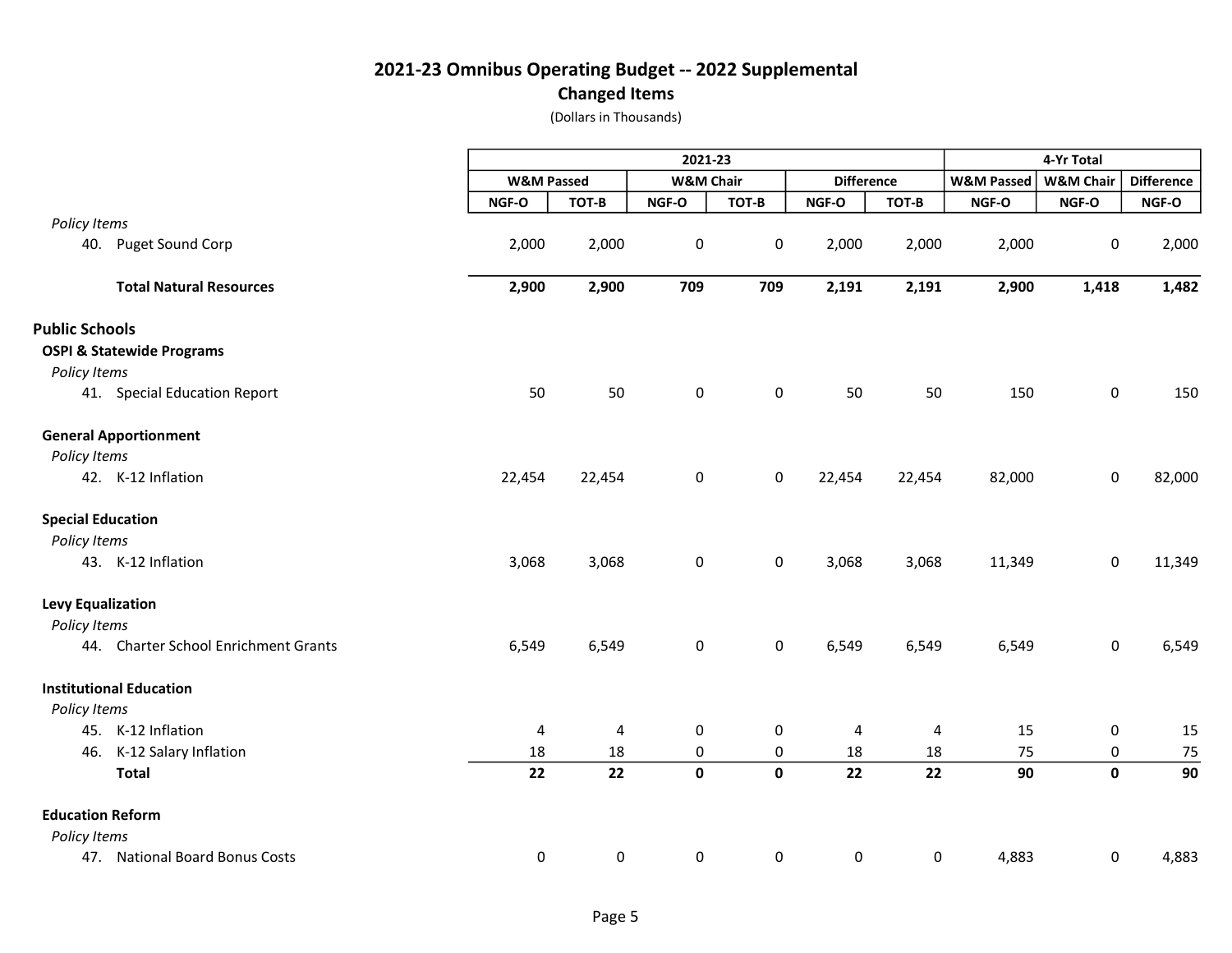#### Changed Items

|                         |                                        |                       |           | 2021-23              |             |                   |             |                       |                      |                   |
|-------------------------|----------------------------------------|-----------------------|-----------|----------------------|-------------|-------------------|-------------|-----------------------|----------------------|-------------------|
|                         |                                        | <b>W&amp;M Passed</b> |           | <b>W&amp;M Chair</b> |             | <b>Difference</b> |             | <b>W&amp;M Passed</b> | <b>W&amp;M Chair</b> | <b>Difference</b> |
|                         |                                        | NGF-O                 | TOT-B     | NGF-O                | TOT-B       | NGF-O             | TOT-B       | NGF-O                 | NGF-O                | NGF-O             |
|                         | <b>Grants and Pass-Through Funding</b> |                       |           |                      |             |                   |             |                       |                      |                   |
| Policy Items            |                                        |                       |           |                      |             |                   |             |                       |                      |                   |
| 48.                     | <b>Intensive Tutoring Grants</b>       | 1,000                 | 1,000     | 0                    | 0           | 1,000             | 1,000       | 3,000                 | 0                    | 3,000             |
| 49.                     | Small School Consolid.                 | 200                   | 200       | 0                    | 0           | 200               | 200         | 200                   | 0                    | 200               |
|                         | <b>Total</b>                           | 1,200                 | 1,200     | $\mathbf 0$          | $\mathbf 0$ | 1,200             | 1,200       | 3,200                 | $\mathbf 0$          | 3,200             |
|                         | <b>Charter Schools Apportionment</b>   |                       |           |                      |             |                   |             |                       |                      |                   |
| Policy Items            |                                        |                       |           |                      |             |                   |             |                       |                      |                   |
|                         | 50. K-12 Inflation                     | 133                   | 133       | 0                    | $\mathbf 0$ | 133               | 133         | 484                   | 0                    | 484               |
| 51.                     | K-12 Salary Inflation                  | 781                   | 781       | 0                    | 0           | 781               | 781         | 2,866                 | 0                    | 2,866             |
| 52.                     | <b>National Board Bonus Costs</b>      | 0                     | 0         | 0                    | 0           | 0                 | $\mathbf 0$ | 49                    | 0                    | 49                |
|                         | <b>Total</b>                           | 914                   | 914       | $\mathbf 0$          | $\mathbf 0$ | 914               | 914         | 3,399                 | $\mathbf 0$          | 3,399             |
|                         | <b>Compensation Adjustments</b>        |                       |           |                      |             |                   |             |                       |                      |                   |
| Policy Items            |                                        |                       |           |                      |             |                   |             |                       |                      |                   |
|                         | 53. K-12 Salary Inflation              | 141,151               | 141,151   | $\pmb{0}$            | 0           | 141,151           | 141,151     | 517,630               | 0                    | 517,630           |
| 54.                     | <b>National Board Bonus Costs</b>      | $\pmb{0}$             | $\pmb{0}$ | $\pmb{0}$            | $\pmb{0}$   | $\pmb{0}$         | $\pmb{0}$   | 49                    | 0                    | 49                |
|                         | <b>Total</b>                           | 141,151               | 141,151   | $\mathbf 0$          | $\mathbf 0$ | 141,151           | 141,151     | 517,679               | $\mathbf 0$          | 517,679           |
|                         | <b>Total Public Schools</b>            | 175,408               | 175,408   | $\mathbf 0$          | $\mathbf 0$ | 175,408           | 175,408     | 629,299               | $\mathbf 0$          | 629,299           |
| <b>Higher Education</b> |                                        |                       |           |                      |             |                   |             |                       |                      |                   |
|                         | <b>University of Washington</b>        |                       |           |                      |             |                   |             |                       |                      |                   |
| Policy Items            |                                        |                       |           |                      |             |                   |             |                       |                      |                   |
| 55.                     | Burke Museum Ed. Accessibility         | 100                   | 100       | 0                    | 0           | 100               | 100         | 302                   | 0                    | 302               |
| 56.                     | Center for Human Rights                | 205                   | 205       | 0                    | 0           | 205               | 205         | 619                   | 0                    | 619               |
|                         | <b>Total</b>                           | 305                   | 305       | $\mathbf 0$          | $\mathbf 0$ | 305               | 305         | 921                   | $\mathbf 0$          | 921               |
|                         | <b>Washington State University</b>     |                       |           |                      |             |                   |             |                       |                      |                   |
| Policy Items            |                                        |                       |           |                      |             |                   |             |                       |                      |                   |
|                         | 57. Pesticide Alternatives Research    | 500                   | 500       | 0                    | 0           | 500               | 500         | 500                   | 0                    | 500               |